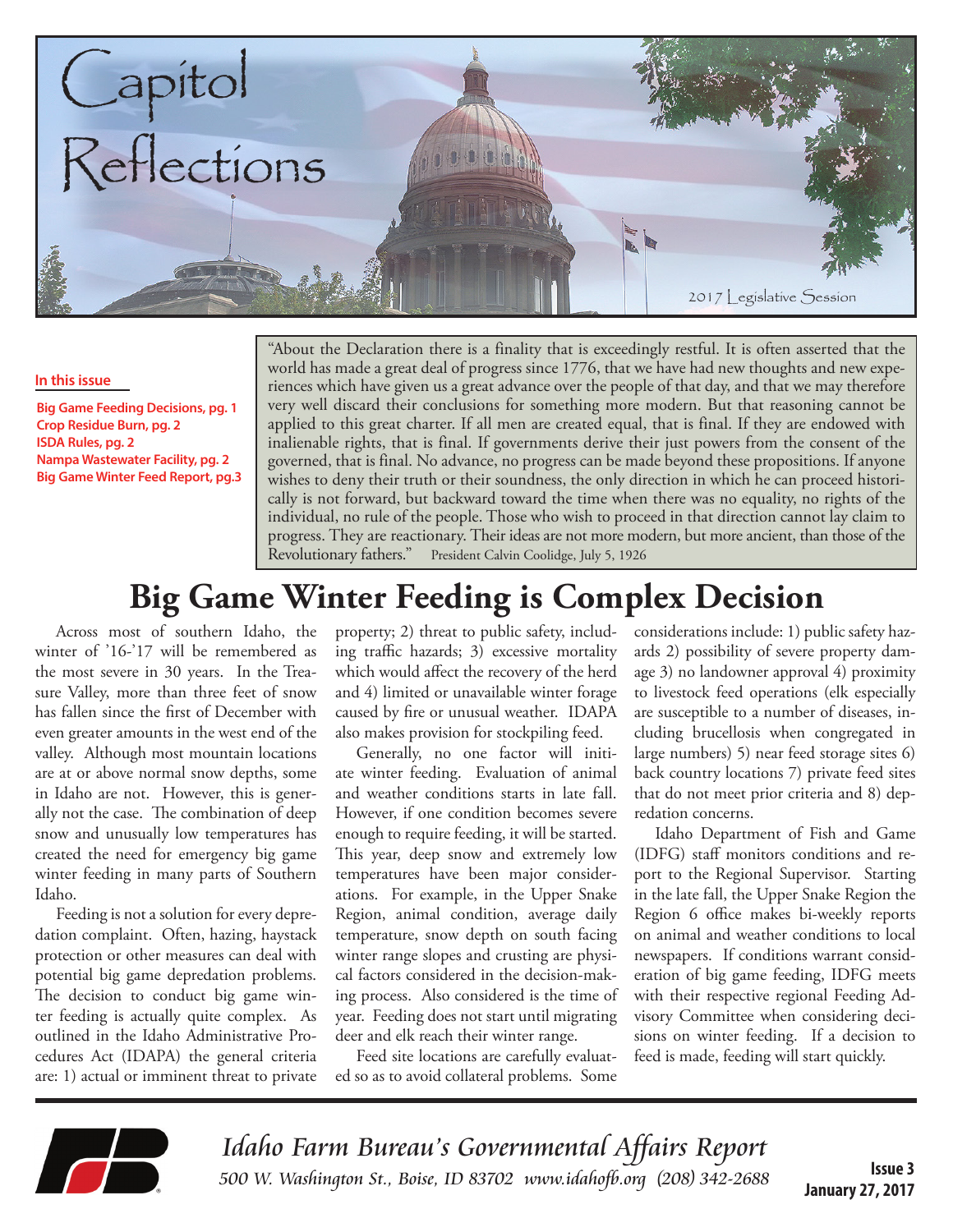## **Crop Residue Burning Program**

This week the Senate Health and Welfare Committee, chaired by Senator Lee Heider (R-Twin Falls) held a hearing on S1009. The bill, sponsored by DEQ, would allow the crop residue burning (CRB) program to continue through the rest of 2017 with no changes and then would slightly tweak the ozone standard for burning prior to the 2018 burning season. This would provide the time necessary to receive approval from EPA for the new standard.

S1009 is necessary since Idaho's CRB program stipulates that burning can only take place if air quality is 75% better than federal standards for specific pollutants. Recently, EPA reduced their standard for ozone nationally. This means that in Idaho, 75% of the new, lower national standard is essentially the natural background level of ozone in many areas of the state, and would have

This week the rules proposed by the Idaho State Department of Agriculture cleared another hurdle and were approved by the House Agriculture Committee which is chaired by Rep. Judy Boyle (R-Midvale). One rule of note was the "Dairy By-products" rule which covers most aspects of manure management on dairy farms. A portion of that rule pertains specifically to a concern raised by Idaho Farm Bureau members in IFBF policy #31, Manure Management.

precluded burning on many days that were otherwise ideal for burning.

That means burning would be more concentrated on the few days that met the criteria and would have possibly been more concerning to sensitive populations than if the burning were spread across more days and therefore was less concentrated. DEQ's simple solution to the problem was to change the ozone standard to 90% of the new, lower national standard, which kept it essentially at the same actual level as it was prior to the change by EPA.

DEQ has had eight years of data since the CRB program was put into effect and has found that there is virtually no effect on ozone by crop residue burning. Therefore, they have the scientific data to justify the adjustment to the ozone standard in the rule and can confidently assure the public that there will be no

adverse effects to public health. Even opponents of the rule change have admitted that there have been zero hospitalizations due to crop residue burning over the past eight years since the program went into effect. The new ozone level will be essentially the same as the old level, and will, therefore, protect the public health just as effectively.

The committee sent S1009 to the floor with a "do pass" recommendation after testimony from farmers and organizations in support of the bill. Senator Maryanne Jordan (D-Boise) was the only vote in opposition, and the Idaho Conservation League was the only testimony in opposition. IFBF policy #71 opposes air quality standards that are more strict than the current standards under the CRB program. **IFBF supports S1009.**

### **ISDA Rules Move Forward**

Previously, on a technicality in the rule, if a dairy farmer also happened to have beef cattle or any other type of livestock, even if they were completely separated from the dairy cattle, the other livestock were required to meet all the manure management standards in the dairy rule. This has caused some difficulties for a few producers around the state and was acknowledged by ISDA to be a completely unintended consequence of the way the rule was drafted.

IFBF worked with ISDA during this past summer and was able to develop language that would alleviate this unintended situation. We appreciate ISDA's willingness to address the concerns raised by our members and get the language corrected in this rule. All the Department's rules have now been approved by both the House and Senate Ag Affairs Committees and will take effect after the session.

# **Nampa Wastewater Facility Upgrade**

The City of Nampa held an advisory meeting this week to discuss the city's plans to expand its wastewater infrastructure, address regulatory requirements, and prepare for future growth. The Idaho Farm Bureau was invited to participate in the meeting and share our perspective.

As a core service provided by the City of Nampa, wastewater management is a utility paid for by its customers. Nampa's National Pollutant Discharge

Elimination System (NPDES) permit regulates the quality of water that leaves its wastewater treatment facility and enters into Indian Creek. Phosphorous and temperature have been identified as issues in the Treasure Valley's water bodies, and are regulated by the city's NPDES permit. The new regulations, coupled with population growth and an aging infrastructure, have required the city to look to upgrade and expand its

wastewater facilities.

The city has adopted a phased approach for this effort. The city is currently in the process of evaluating options to meet the required reductions in phosphorus levels and water temperature. More information about the city's wastewater management system and future plans can be found on their website at: [http://www.](http://www.cityofnampa.us/wastewater) [cityofnampa.us/wastewater](http://www.cityofnampa.us/wastewater)